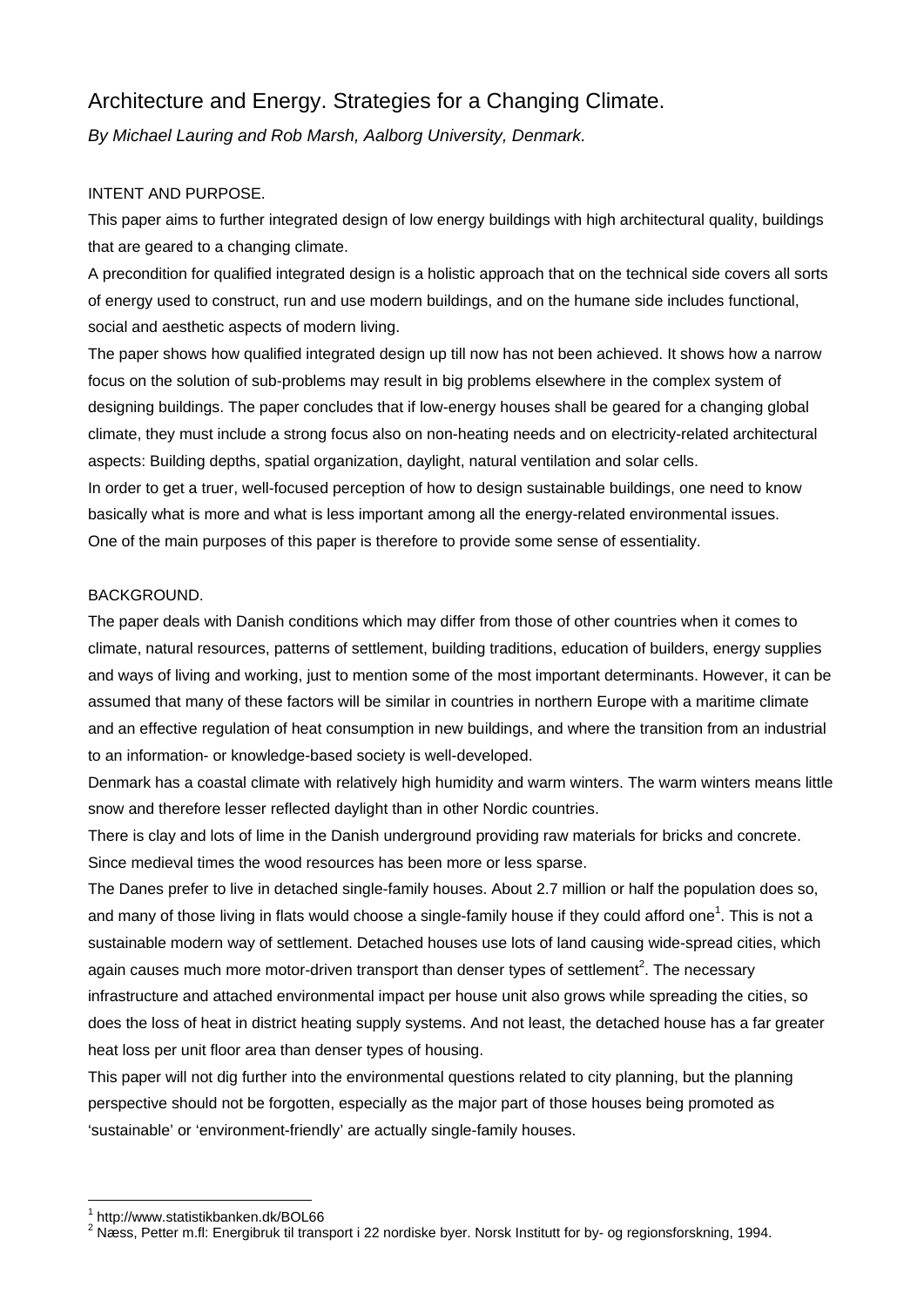The Danish building tradition is about brickwork. The great Copenhagen conflagrations of the 18<sup>th</sup> century during which most of the medieval quarters burned down, caused a move from half-timbering to brickwork constructions in the cities. And using up the last Danish forests in the beginning of the 19<sup>th</sup> century caused the same development in the rural areas<sup>3</sup>. From around 1850 to around 1950 practically all Danish buildings were made of bricks, in the beginning mostly of red bricks made from upper layers of clay from which the lime had been washed out, later on of yellow bricks from lower layers of clay still containing lime, causing the yellow color. In the 1950's concrete constructions began to take over in multi-storey buildings and dominated till the 1970's. Concrete still dominates as bearing system, while the outer wall (and with that the architectural expression) has been replaced by a multitude of coverings. Also in single-family houses lightweight concrete dominates as bearing construction, while bricks are the still preferred for facades. Most Danish architects are educated in the beaux-art tradition. Kunstakademiets Arkitektskole in Copenhagen has since 1754 been part of an art academy sharing buildings with sculptors and painters, and has only recently moved to buildings of its own.

Aarhus Arkitektskole opened in 1965 as an independent institution, but is as the Copenhagen school placed under the Ministry of Culture, and has only one or two engineers employed.

Only the Department of Architecture and Design at Aalborg University belongs to a technical faculty and is placed under the Ministry of Science. The Department has integrated design as a profound part of its teachings. But the first students were enrolled in 1997 and the candidates, 'civil engineers specializing in architecture' still have not left an influential mark on Danish architecture.

#### ATTEMPTS AT LOW ENERGY ARCHITECTURE 1973-2006

The first oil crisis in 1973 marks a turning point in Danish history including its methods of building. The then pro-Israeli Danish society was during the Yom-Kippur War met by an Arab oil-boycott that displayed the vulnerability of a country where over 90% of the energy consumption was covered by Middle East oil. Preinsulation of buildings, installation of wood burning stoves and some initial small-scale experiments later to become windmill industry were in 1977 followed by new Building Regulations with two new important rules<sup>4</sup>: The total area of doors and windows could not exceed 15% of the total floor area. And thermal bridges could only be accepted to a very limited degree.

The first rule meant that for the next eighteen years buildings with limited daylight conditions were built. Those modernist dreams of glass facades that had - during the sixties - slowly become reality not only in office buildings but to some degree also in housing had now crashed, leaving once again the window as a hole in a wall. There was a way to get around this obstacle: Rooms that were not heated could have lots of glass. This resulted in thousand of so called non-heated winter gardens and other glass extensions of existing houses. Practical speaking all so-called ecological houses of this period is supplied with a winter garden meant to pick up solar heat that can be transported to the heated parts of the house, thus reducing the need for supplied energy. The winter garden became a crucial ecological element and symbol. In 2001 a survey was being carried out that revealed that these so-called ecological houses with winter gardens had a considerably larger need for heat supply than ordinary houses<sup>5</sup>. An obvious reason could be the fact that Danes long for daylight also on the darkest days, and heated winter gardens is a tempting possibility.

<sup>3&</sup>lt;br><sup>3</sup> Fritzbøger, Bo: Kulturskoven. Dansk skovbrug fra oldtid til nutid. Gyldendal, 1994.

Bygningsreglement 1977. Boligministeriet, 1977.

<sup>&</sup>lt;sup>5</sup> Dollerup, Hans m.fl: Passiv solvarme i nyere danske boligbebyggelser – erfaringsopsamling og anbefalinger. Århus: Dansk Center for Byøkologi, 2002.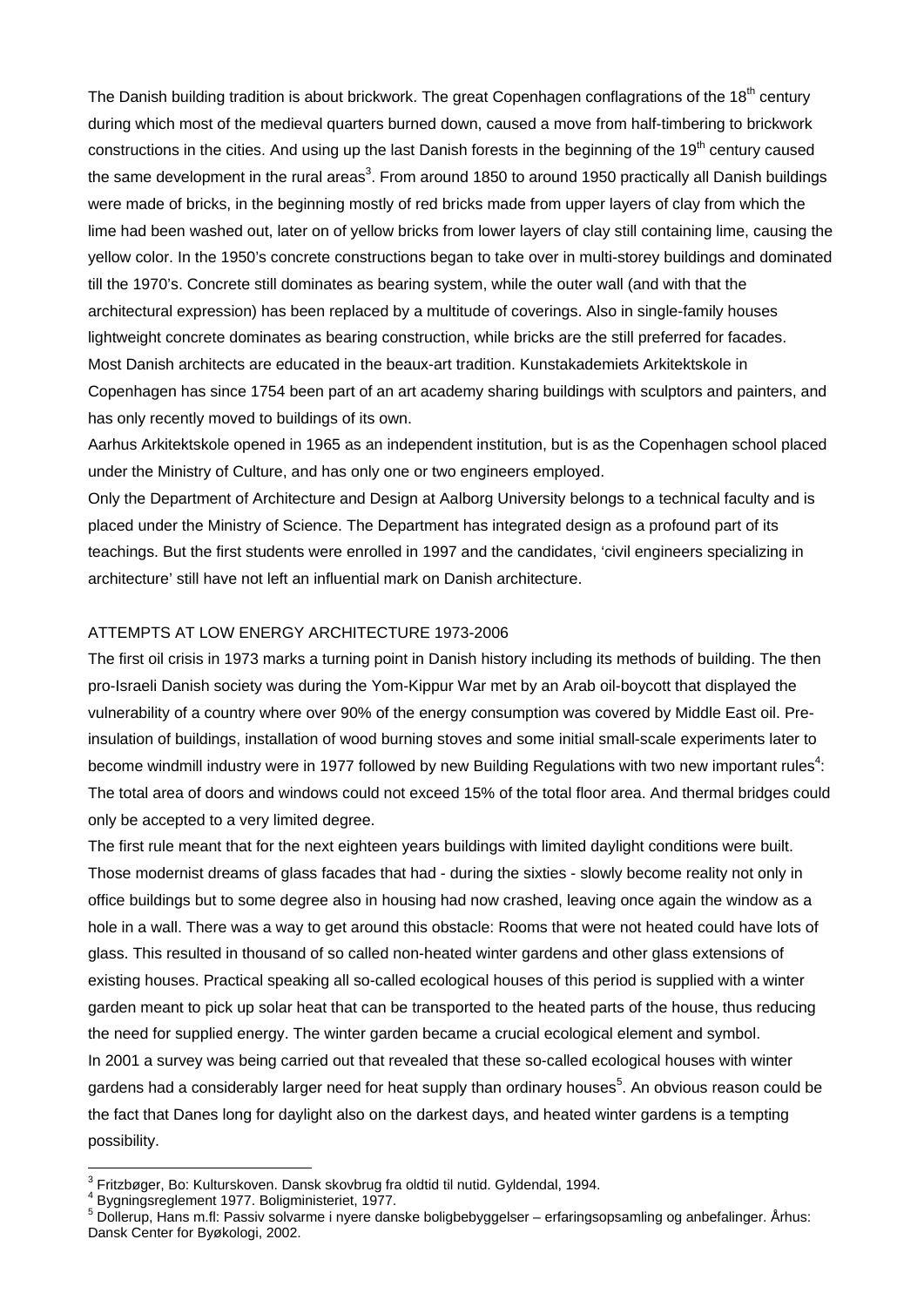The second rule concerning thermal bridges meant that the outer walls outer leaf and inner leaf could no longer be attached to each other, as they had been around doors and windows, at the roof cornice and sometimes at the foundation. This meant that the outer leaf was in general no longer part of the bearing system but functioning primarily as a rain screen. Brickwork walls are not the optimal rain screen, and the new rule accelerated a development towards multi-layered outer walls, each layer serving its specific purpose. As rain shields can have many forms, the possibilities for architectonic expression were widened, and the old modernist dogma that a building should express its construction became redundant. Postmodernism and its 'anything goes'-attitude were the talk of the town. But the amount of construction failures increased as new multilayered constructions involving a multitude of materials, joints and building trades open up for more mistakes than well-proven brickwork.

During the 1980's windows with lower U-values were developed, and the so-called energy-windows insulating twice as good as the old double-layered windows were introduced. At the same time especially architects argued for better daylight conditions in buildings and several groups argued for recognition of the benefits of passive solar heat.

The new Building Regulations of 1995 were at the same time stricter and more liberal concerning use of energy, and still totally focused on space heat consumption<sup>6</sup>. The accepted maximum U-values for the building envelope were lowered, especially concerning the windows. At the same time the allowed area of windows and doors were increased from 15 to 22%. But also two alternative calculation-methods were now in use. The first was the 'heat loss target', that allowed some U-values to go up if others were lowered so the overall heat loss would be the same. The second was the 'energy target' which included heat loss due to transmission and ventilation and heat contribution in the form of passive solar heat and internal heat gains. The effect of heat accumulation in the thermal mass was also included. Using the energy-target method, there were no restrictions on the amount of windows, as long as the calculated heat consumption did not exceed a given limit corresponding to the consumption of a standard house.

Those architects, whose visions of glass facades had been suppressed for almost two decades, quickly caught the opportunity. Beside strong modernism images and a legitimate wish for better daylight conditions in buildings, passive solar heat had gained a strong reputation for being ecological, so the urge and arguments were many. In 1996, on the first big building exhibition after the new regulations, a dwelling built exclusively with triple glazed facades was erected (the test family had to wear sunglasses, it later showed). The house was thought of as low energy house and the heat consumption was calculated to 50% of the energy target. It was later measured to 32% above the frame<sup>7</sup>. The same year, a national architectural competition called Eco-house 99 was arranged. Five out of six proposals had large glazed areas facing south-southwest, and the two winning projects had almost 100% glass on the southern facades**.** One of the two showed big problems with overheating when being used, and the other one showed that the actual use of heat in such solar houses is very dependent upon the habits of the occupants<sup>8</sup>,  $9$ . Residents in these projects have reported on temperatures between 30 and 45 degrees Celcius in the 1<sup>st</sup> floor rooms during the summer months! Calculations later carried out by the Danish Building Research Institute showed that the reductions in primary energy consumption were very limited, partly because it is difficult to utilize so much

e<br><sup>6</sup> Bygningsreglement 1995. Bygge- og Boligstyrelsen, København 1995.<br><sup>7</sup> SBi rannert 317 (1999): Det bajjeelerede gleebue. Egebiergeård, Beller

SBi-rapport 317 (1999): Det højisolerede glashus. Egebjerggård, Ballerup.

<sup>&</sup>lt;sup>8</sup> Dollerup, Hans m.fl (2002): Passiv solvarme i nyere danske boligbyggerier – erfaringsopsamling og anbefalinger. Dansk Center for Byøkologi.

<sup>9</sup> Hans Bjerregård Rådgivning ApS (2001): 12 Byøkologiske forsøgsbyggerier – Erfaringer og anbefalinger. Erhvervs- og Boligstyrelsen.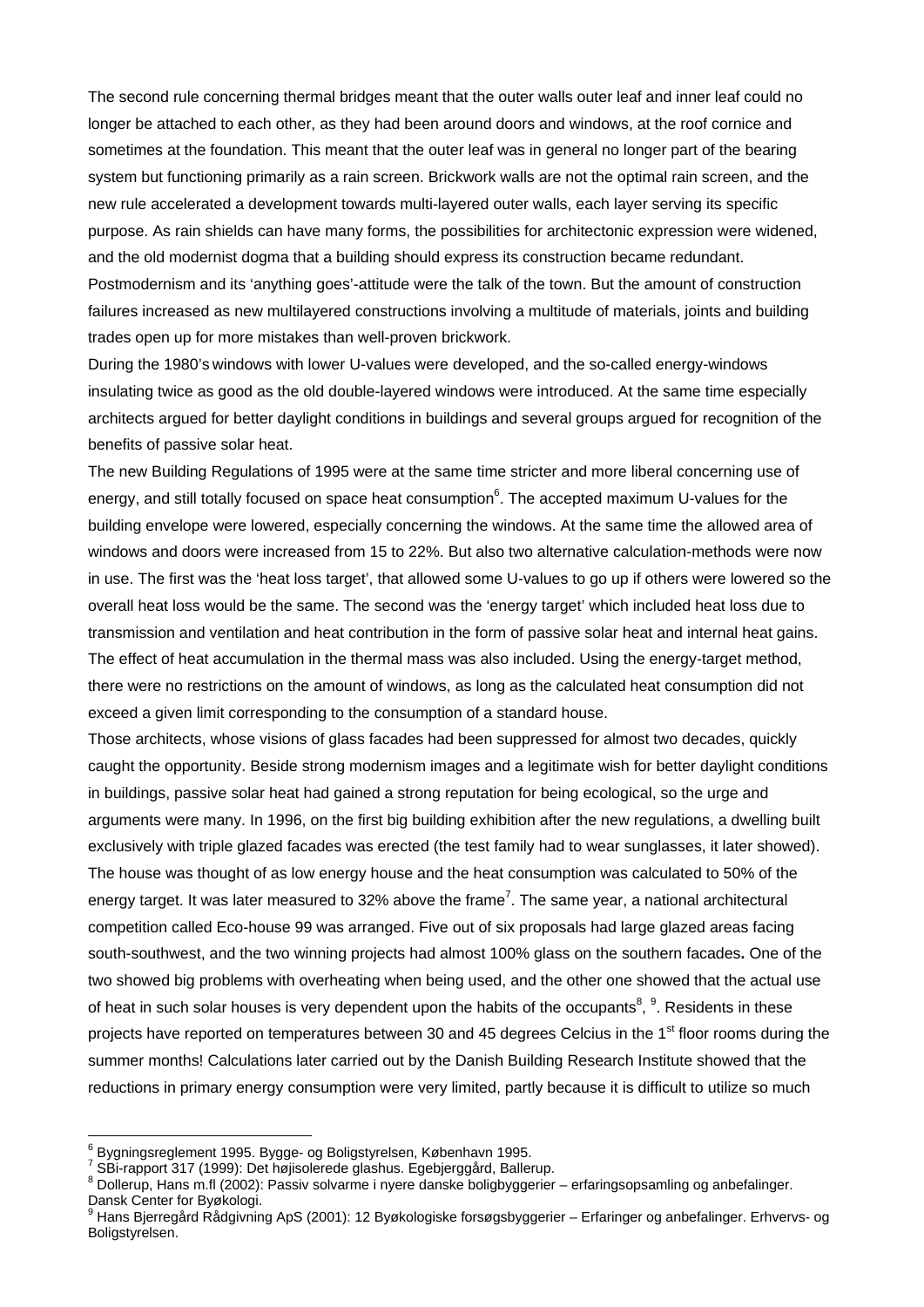passive solar heat, partly because there is a great heat loss through big facades, and partly because the energy embedded in glass production is relative big<sup>10</sup>,<sup>11</sup>.

Besides the ecologically ambitious housing projects a lot of glass-walled office buildings were erected in the late 1990's. Terrible indoor climatic conditions and energy consumption three times as high as regular offices – mostly due to immense cooling demands covered by electrically driven cooling systems – were a common result<sup>12</sup>. The glass offices looked modern but were not geared for the energy conscious 21<sup>st</sup> century.

The last three decades of the 20<sup>th</sup> century show many conscientious – both governmental and architectural attempts at creating buildings with lower heat consumption. The lower U-values of the building envelope have had markedly good effects, but the regulation of window-area, sun and light has in general failed both regarding indoor climate and energy consumption. The positive effects of big glass facades have been largely overrated, perhaps due to the non-calculating approach of beaux-art architects: If windows can make passive solar heat which is good, then big glass facades is even better and more ecological. Well, not necessarily so.

During the same decades the Danish energy supply-system has changed radically. Fossil fuels are still the main source, but electricity plants and district heating plants have been united to 'combined heat and power plants' (CHP), meaning that the heat loss from making electricity can now be utilized for district heating. Only around 40% of the energy used for electricity production comes out as electricity, the rest becomes heat. Only very few Danish buildings are heated by electricity.

Together with better insulation of existing and new buildings, this means that the total amount of primary energy for heating have gone down, though thousands of new buildings have been built. It also means that the relative importance of heating has decreased compared to other energy consumptions.

From 1975 to 2005 the Danish population increased 7%. The gross floor area of all types of dwellings increased approximately 50%. But the primary energy consumption for heating went down with 20%, while the primary energy use for electricity went up with  $70\%$ <sup>13</sup>. In a typical terraced house built according to regulations the primary energy use for electricity has been bigger than for heating since the late 1990's<sup>14</sup>. When it comes to office buildings the tendency is even stronger. From 1975 to 2005 the gross area of office and administration buildings has increased 55%. In the same period the primary energy use for energy consumption has gone up 10% while the use of electricity has gone up 160%. This big increase is due to a big growth in IT-related technologies, but also to the construction of very deep building with big glass facades and open office landscapes using lots of electricity for artificial lighting, cooling and mechanical ventilation. When looking at a typical new office the primary energy for heating and hot water has decreased 60% from 1975 to 2005. The use of electricity has gone up 55%. And since the late 1970's the energy used for electricity exceeds the energy for heating<sup>15</sup>. The role of electricity driven functions has switched and is very critical. Decades ago the heat loss from electrical appliances and artificial lighting was welcomed as a supply for heating the cold buildings. Today, in well-insulated buildings internal heat loss is more likely to cause an increased need for cooling, using lots of electricity.

- <sup>12</sup> Sinding-Jensen, M. (2002) Glas skal bruges med omtanke. *VVS og El Horisont*, nr. 11, pp. 22 23.<br><sup>13</sup> Energistyrelsen, 2007.<br><sup>14</sup> Marsh, Larsen & Hacker: Bygninger Energi Klima: Mod et nyt paradidme. Statens Byggefo
- 

 $\overline{a}$ 

<sup>&</sup>lt;sup>10</sup> Marsh, Lauring & Petersen (2000): Arkitektur og miljø. Form konstruktion materialer – og miljøpåvirkning. Arkitektskolens Forlag.<br><sup>11</sup> Statens Byggeforskningsinstitut (1999): ØKOHUS 99. Miliørapport 1. Ikast og Århus. By- og Boligministeriet.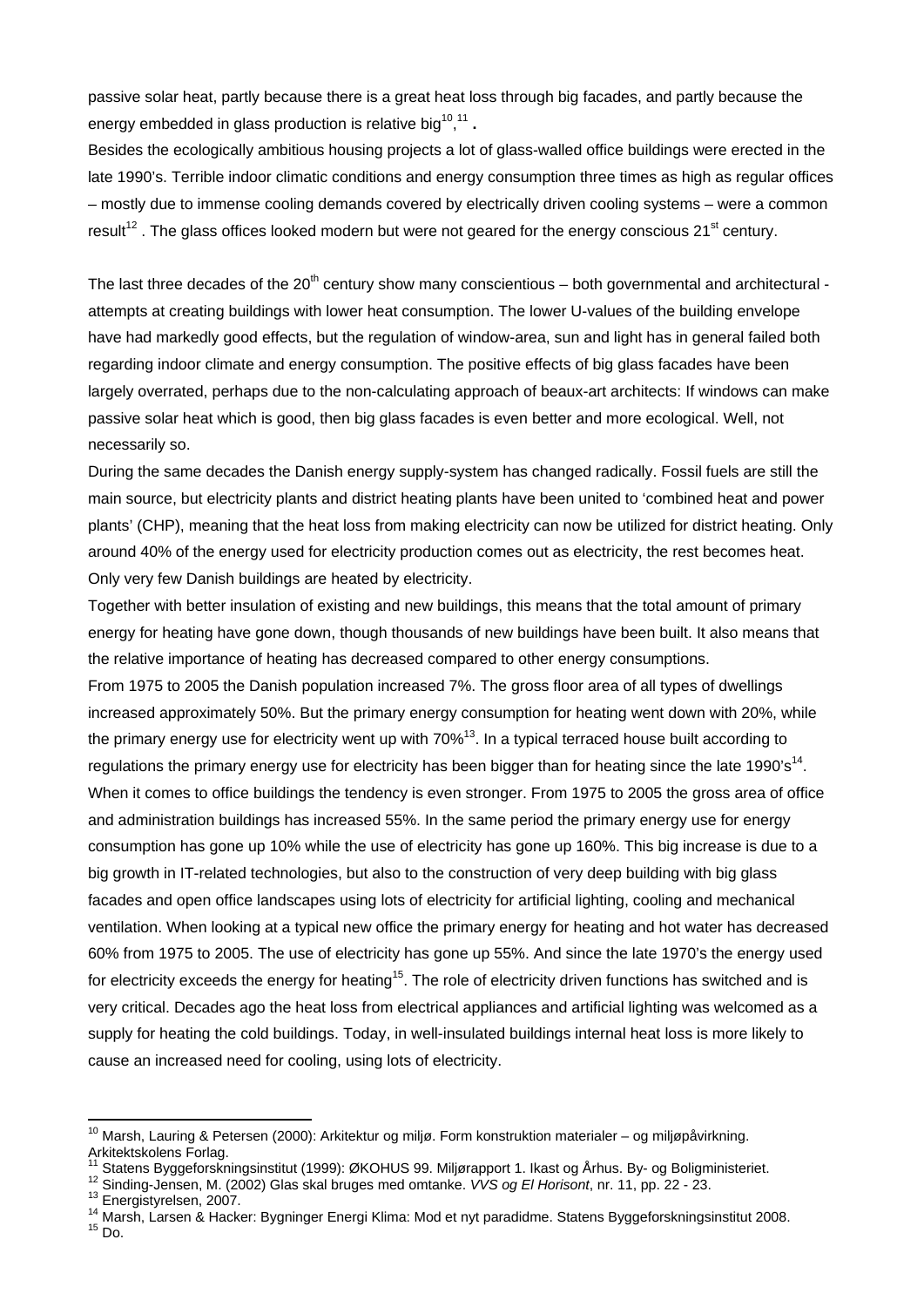The increased use of energy in closely linked to inexpedient architecture and lack of integrated design. If energy consumption is to go down, architecture must back up this intention rather than acting on its own.

#### RECENT ATTEMPTS AND GUIDELINES

In the Building Regulations of 2008, the rules concerning energy have once again been changed profoundly. Actually the rules were imposed already in 2006 as a consequence of a EU-directive on the energy performance of buildings<sup>16</sup>. The rules take their starting point in two premises: To assess the whole and the primary energy consumption. Included is the needed energy for heating, cooling, hot water, lighting (not in dwellings), building services (like pumps and ventilation) and the system losses (heat loss from internal plant, pipe work etc). On the other hand building integrated energy production from solar heat and solar cells is included in the assessment. For calculated overheating going over 26 degrees, the electricity for running a standard cooling system to eliminate the overheating must be included in the assessment. The primary energy consumption deals with the fact that most types of energy have an energy loss during production and distribution. The production of electricity has an effectiveness of only 40%. Therefore electricity needs are multiplied by 2,5. Gas, oil and district heating is multiplied by 1,0. The Building Regulations deals with two classes of low energy buildings: Class 2 equals a consumption that is 75% of the energy frame, while class 1 equals 50% of the energy frame. The experiences with the new low energy buildings are still pretty limited. This is partly due to the fact that the Danish liberal government which took over in 2001 immediately cut away that support for experimental and demonstration buildings and follow-ups such as the screening of user-experiences, that had characterized the 1990's.

Instead this paper will focus on some calculations and reflections being part of a research project and published in 2006 with focus on the interplay between architecture and energy seen in relation with the new energy rules<sup>17</sup>. The publication, *Architecture and Energy*, is divided into four small chapters: Daylight, Passive Solar, Construction and Technology. In each part a respectively deep and light dwelling are scrutinized followed by a deep and a light office.

As daylight conditions has suffered under previous attempts at making low energy buildings, the first chapter of this publication dedicated to good architecture started out defining daylight quality as a matter of not only sufficient daylight (preferably an Average Daylight Factor about or over 5%) but also a matter of the geometry of light, where a combination of diffuse and direct daylight is in many cases preferred. Not least, the dispersion of daylight plays an important role: If some parts of a room are pretty dark while other parts for instance close to big windows – are strongly lit, the human eye will find it uneasy to adapt - and get tired. The measurements have three parameters: Firstly: The proportion of the room, or to be exact the distance from the floor to the upper edge of the window compared to the depth of the room. Secondly: The percentage of the façade that is made of glass: The bigger the percentage, the more light is admitted. Thirdly: The glass type. Is it double or triple glazed, is it solar shading glass or not? A main point of the chapter Daylight is that rooms with small depths can obtain a good average daylight level of 5% with far lesser window area than a deep room. Light and well-lit rooms can be designed with moderate glass areas corresponding to 30 to 50% of the façade. A second point is that the dispersion of light is much

better if rooms are not too deep, thanks both to the limited depth and to the more limited window area.

 $\overline{a}$ 

<sup>&</sup>lt;sup>16</sup> Europa-Parlamentets og Rådets direktiv 2002/91/EF af 16. december 2002 om bygningers energimæssige ydeevne.<br><sup>17</sup> Marsh, Larsen, Lauring & Christensen: Arkitektur og energi. Statens Byggeforskningsinstitut, 2006.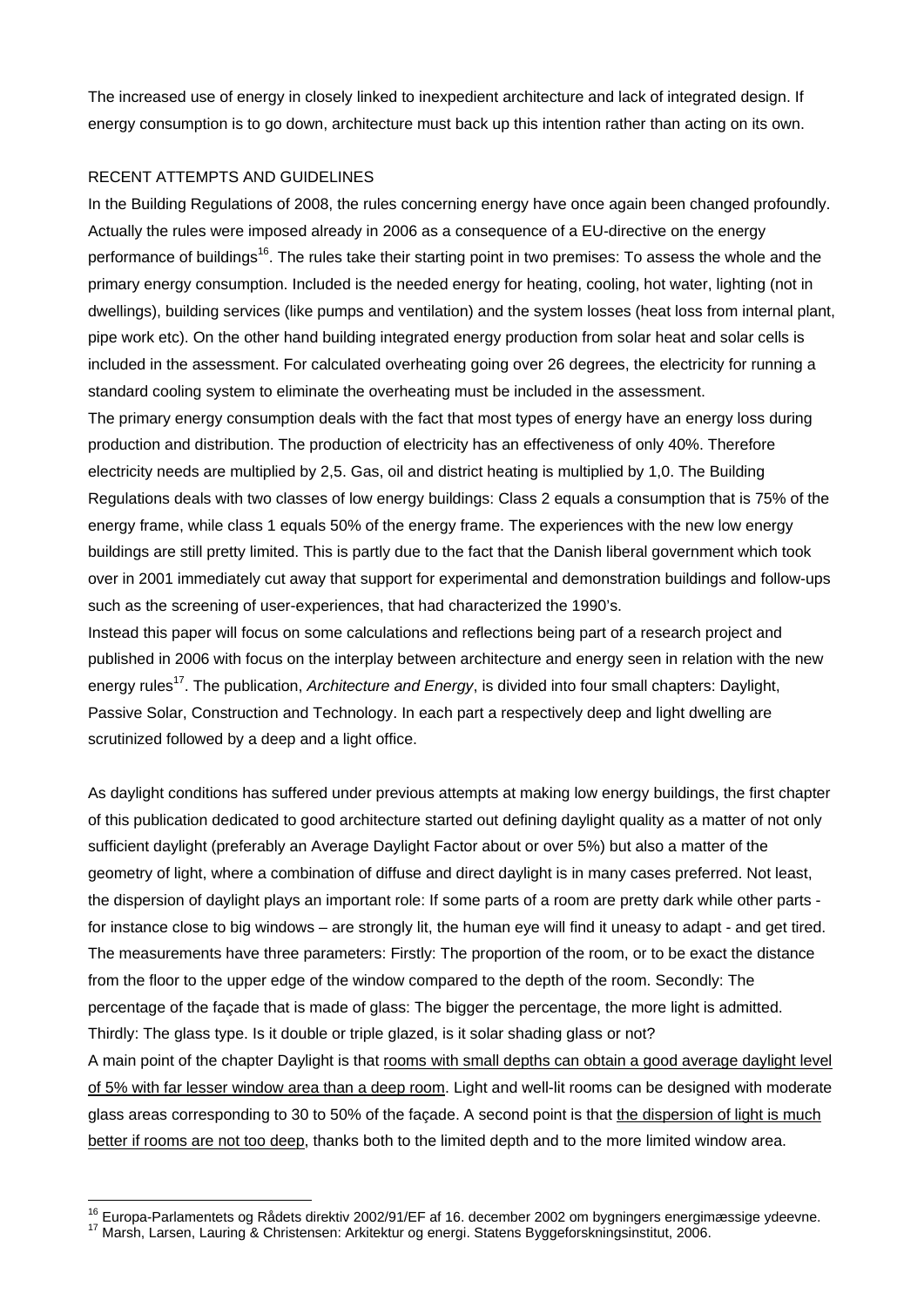A third point is that good architecture and the regard for good daylight conditions can be united. Advocating moderate window areas does not mean a return to the peephole architecture of the past. There a many examples where moderate use of glass has caused good architecture - indoor and outdoor.

The next chapter, Passive Solar, investigates what happens concerning energy consumption if the average daylight factor is increased from 2% to 5 % in the deep and the light dwelling and in the deep and the light office. It also investigates what happens if the building is turned from facing south/north to facing east /west. In the deep dwelling and the deep office, in order to obtain a good daylight level the amount of glass area has to be markedly increased. This causes an increase in energy consumption due to more heating in the winter and more cooling in the summer. The less deep dwelling and office do not have to increase the glass area so much, why the energy consumption only goes up a small amount.

As a matter of fact, the light dwelling and office with a daylight level of 5% has the same consumption as respectively the deep dwelling and office with a daylight level of 2%. This shows that an optimized building shape may provide both better daylight conditions and lower energy consumptions.

In all four cases the energy consumption goes up if the building is turned from facing south/north to facing east/west. In the last case there is much solar heat during summer when it is not needed and very little solar heat in the winter when it is needed.

A main point of the chapter Passive Solar is that glass areas should be designed according to daylight demands. It does not any longer make sense to design buildings with enormous south facing glass areas to reduce energy consumption. Modern buildings are so well insulated and have so big internal gains from appliances that big glass areas may rather result in a costly cooling demand. Another point is that dwellings will benefit from windows being equally distributed between north and south. A third point is that office buildings should have bigger glass areas to the north than to the south. Eventually a light office building with reduced building depth could have office areas to the north and service functions to the south.

The chapter Construction incorporates in its calculations also the energy embodied in producing and using materials, though this kind of energy is not included in the Building Regulations. The chapter first investigates what happens if the U-value is lowered - meaning more insulation with embedded energy. When lowering the U-value from 0,25 to 0,10 w/m2K (the last corresponding to approximately 450 mm insulation) the energy savings related to heat consumption largely overrules the energy embedded in increased insulation. But when using more than 450 mm insulation the heat savings are marginal, the embedded energy gets big and the added result is close to zero.

The chapter also investigates what happens if the thermal mass of the building is increased: In general a high heat capacity is preferable even though more heavy materials, usually with high embodied energy, have to be used. The chapter also investigates where the heavy materials are most properly placed.

A main point of the chapter Construction is that the level of insulation of the building envelope can only be improved to a certain limit. Having reached a U-value of 0,1 w/m2K, further reduction will provide very limited savings in the total primary energy consumption. Another point is that light buildings with large facades may have reduced energy consumption. It is not necessarily an advantage to build deep compact buildings to reduce heat consumption. The calculations show that light, well-lit dwellings and offices with modest building depths, good room heights and therefore relatively large facades have less primary energy consumption than deep buildings. A third point is that a high thermal mass must be combined with reduced embodied energy for production of materials. In buildings with very low consumption, the energy embodied in materials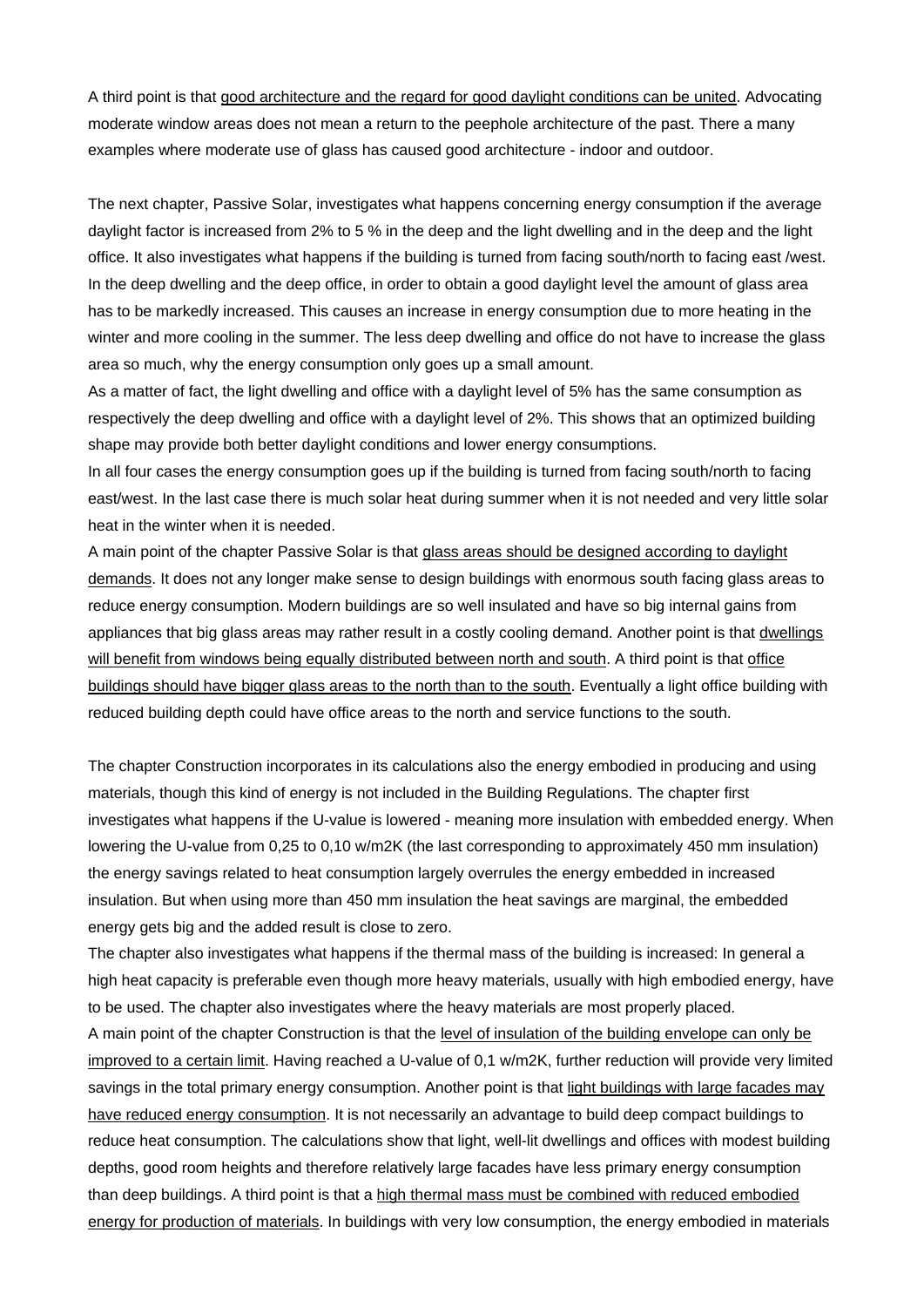may be of the same size as the energy used for hot water - embedded energy actually counts. Heavy materials must be placed where they can best accumulate heat, for instance as inner walls or suspended floors. They should not be covered by lightweight linings or suspended ceilings.

Using heavy indoor materials and light materials with no thermal bridges for the building envelope is by the way a strategy that will strongly conflict with traditional Danish brickwork architecture.

The chapter Technology incorporates in its calculations the energy consumption of the previous chapters plus energy consumption for electrical equipment and domestic appliances. The chapter compares energy saving technologies focused on heat with technologies focused on electricity. The heat technologies include mechanical heat recovery with high efficiency, reduced consumption of hot water and increased insulation of heat installations. These technologies are later tested on the deep building types.

The electricity-focused technologies include natural ventilation and energy efficient building services, lighting and appliances. These are then tested on the light building types.

As such, the heat strategies save about 20% while the electricity strategies save about 30%. One reason is that efficient building services and appliances have lower heat losses which means less cooling demand. Also building integrated energy production is calculated. Those parts of the south facades not covered with windows are on the deep buildings filled with 2/3 solar panels (making hot water) and 1/3 solar cells (making electricity). On the light buildings, 1/3 are solar panels and 2/3 are solar cells. The useable areas on the light buildings are bigger because of increased room heights and smaller windows.

The final results are that the deep, heat-focused dwellings save 20%, while the light, electricity-focused dwellings save 50% having a consumption of 75kWh/m2 for all energy purposes. The deep, heat-focused office saves 15%, while the light, electricity-focused office saves 60% having a consumption of 60 kWh/m2. A main point of the chapter Technology is that natural ventilation and electricity savings can minimize energy consumption when the total primary energy consumption is estimated.

Another point is that building integrated solar cells may help create energy neutral buildings.

And a third point is that light buildings with modest depth, good room heights and large facades may better utilize electricity saving technologies, both because they are easier to ventilate with natural means and because they provide larger facades for more solar panels and solar cells.

 The publication was distributed free to all 9,000 members of the Danish Architectural Association. The Association was also part of the project group behind the research project and the publication.

As the conclusions of the publication show, there are huge potentials in integrated design. Architecture and indoor climate can benefit and energy consumption be markedly reduced, if architectural and physical aspects are thought and worked together in an integrated process.

### FUTURE STRATEGIES IN THE LIGHT OF GLOBAL CLIMATE CHANGE

As the above shows, much attention has to be paid to non-heating purposes, which means that the Building Regulations 2008 were on the right track widening the focus. The question is whether the focus is broad enough? Another question is what will happen in the light (and heat) of global climate changes: In what way will they change the focus and the needed strategies?

If we take a look at the current primary energy consumption in typical new terraced houses, heating stands for 23% while hot water is 12%, cooling 11%, building services 8%, lighting 7% and appliances are 39%. All